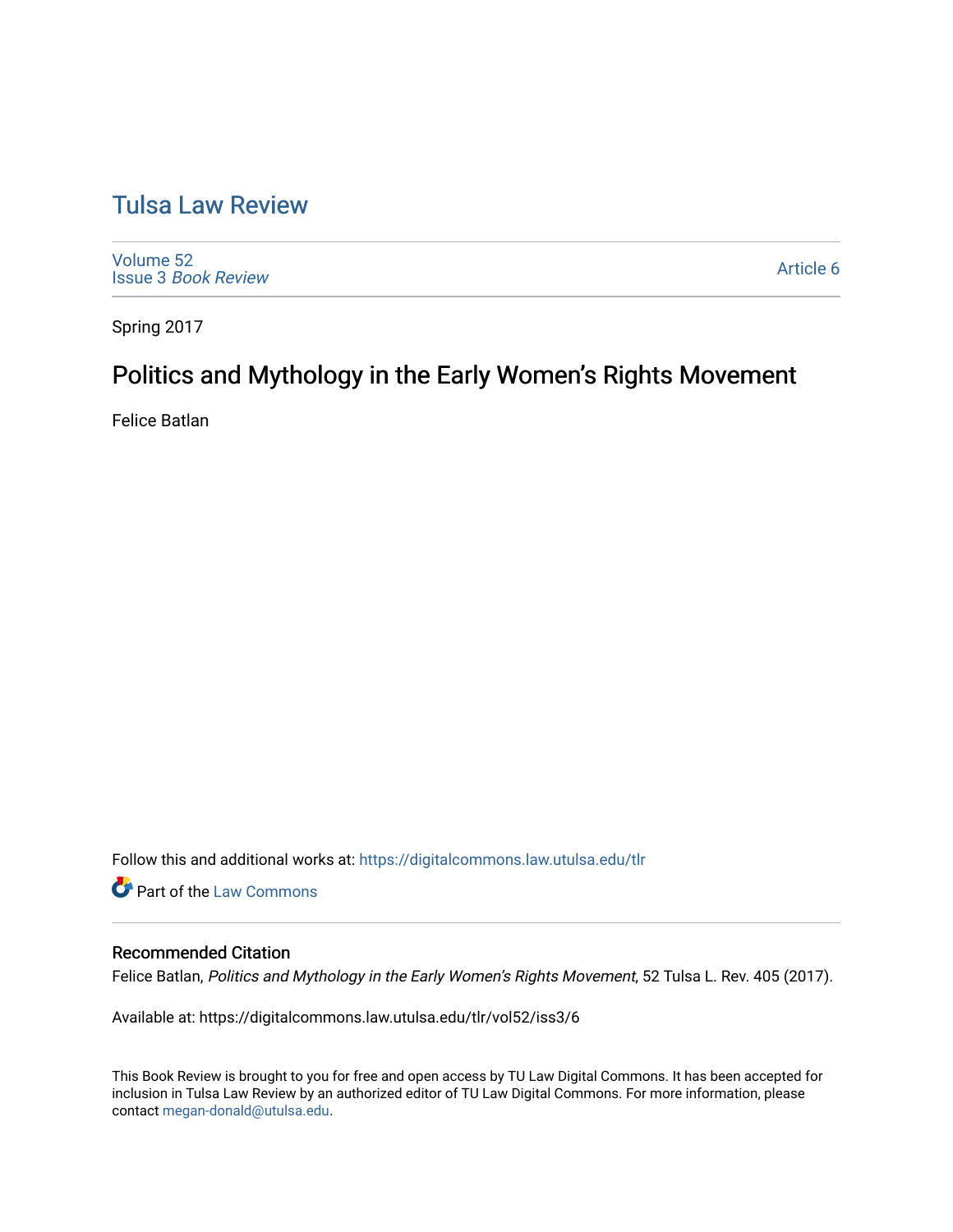## **POLITICS AND MYTHOLOGY IN THE EARLY WOMEN'S RIGHTS MOVEMENT**

## Felice Batlan\*

### LISA TETRAULT, THE MYTH OF SENECA FALLS: MEMORY AND THE WOMEN'S SUFFRAGE MOVEMENT, 1848-1898 (UNIVERSITY OF NORTH CAROLINA PRESS 2014) PP. 296. HARDCOVER \$34.95. PAPERBACK \$27.95.

I know now the personal heartbreak and pain of losing an election. I first drafted this review while the 2016 Democratic Convention played in the background. My first sentence read: "By the time this review is published, it is likely that the United States will have its first female president." Finally, it would happen—a women president in my own lifetime—thirty-three years since Geraldine Ferraro had run for vice president. Then the nightmare of election night, which I can only remember in slow motion, like a car crash. For so many people, Hillary Clinton's loss was not just political but one that was deeply personal, the visible manifestation of misogyny, xenophobia, racism—perhaps even fascism. Thinking of the current administration creates a gnawing ache deep inside my body and triggers a level of anxiety that I have never before experienced. Today, January 22, I sit redrafting this review. It is the day after the historic post-inauguration Women's March, which may ignite a new social movement—one that is inclusive and egalitarian. I have seeds of hope. At least, I am not alone. I have millions of sisters.

During the election and yesterday's protest, I thought about First Wave feminism and the suffragists. Perhaps I understand a bit more what it felt like to devote oneself to a cause, only to see one loss after another. I can comprehend better the logistical nightmares of creating a unified national movement of women at a time without the internet, telephones, or airplanes—the long train rides, the difficulty of printing material, the heavy suitcases, the winter cold, the constant public appearances in towns small and large, the drafting and re-drafting of legislation, and the sheer and utter exhaustion. Perhaps the lessons of the past—lessons about social movements, leadership, unity, politics, strategy, and inclusion, can give us strength to mobilize and do better than our foremothers, while still appreciating their accomplishments.

 <sup>\*</sup> Professor of Law and Associate Dean for Interdisciplinary Studies, IIT Chicago-Kent College of Law.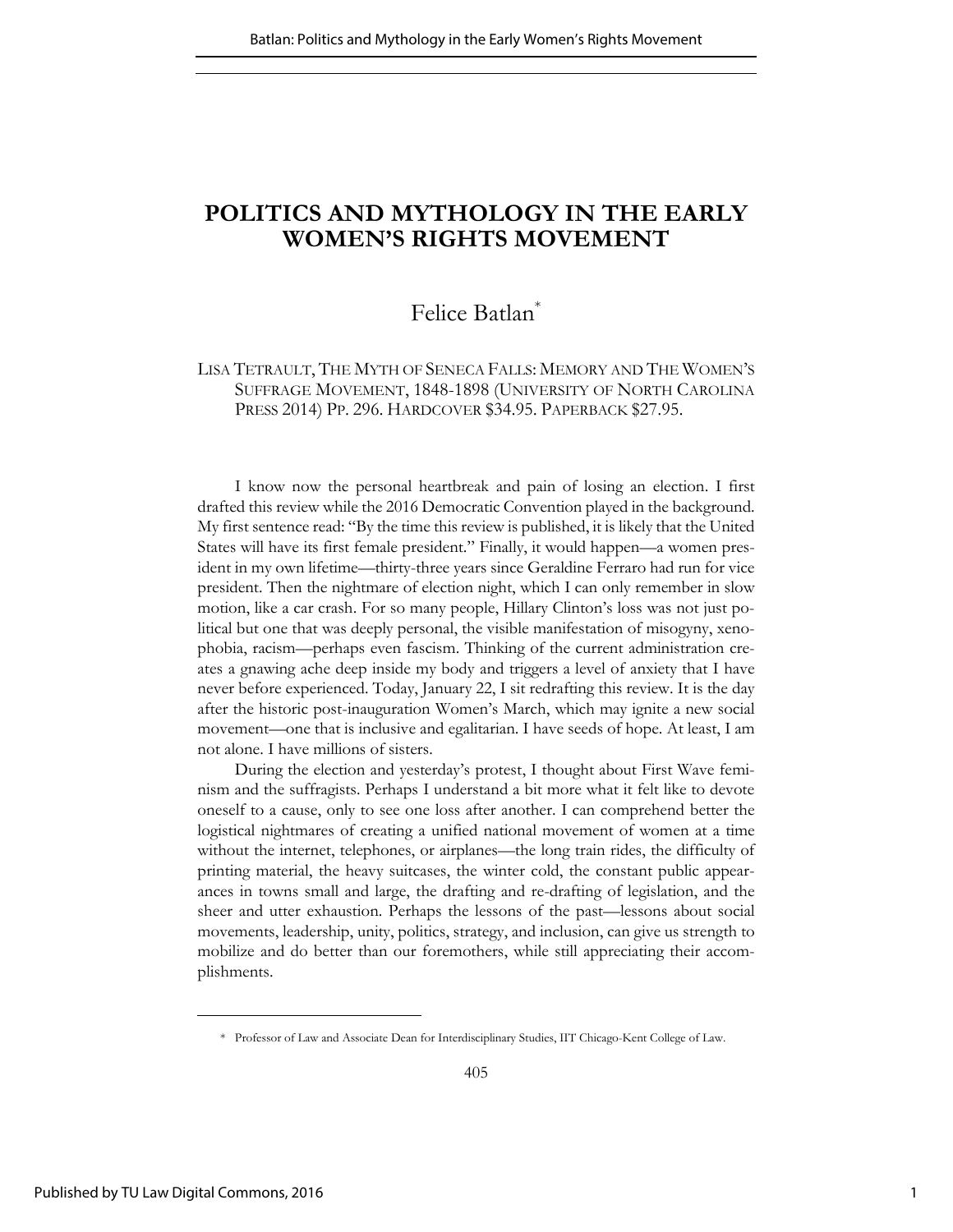#### 406 *TULSA LAW REVIEW* [Vol. 52:405

Lisa Tetrault's *The Myth of Seneca Falls* does both, it challenges the received wisdom that the 1848 Seneca Falls Convention was the beginning of the organized struggle for women's rights and women's suffrage. Instead she argues that this myth was created intentionally in later decades by, primarily, Susan B. Anthony, Elizabeth Cady Stanton, and their allies. This origin myth was, in part, intended to mask the continual divisions and disagreements in the nineteenth century women's rights/suffrage movement, while intentionally creating a usable past.<sup>1</sup> The myth served, Tetrault asserts, to make suffrage—especially white women's suffrage—a priority and to ensconce Stanton and Anthony as the rightful leaders of the movement.<sup>2</sup> The complicated politics of whom, if anyone, would lead the movement, what would be on the movement's agenda, and what tactics and strategies would be used, were no less fraught with political maneuvering and large and conflicting personalities than the budding current day progressive movement.

The *Myth of Seneca Falls*, as well as a cornucopia of histories of the nineteenth and early twentieth century women's movement written in the past three decades, narrates how women's suffrage grew out of the abolitionist movement and how it was women such as the Grimke sisters and Lucretia Mott who challenged women's status while speaking on behalf of abolition. $3$  It was through abolition that a young Elizabeth Cady Stanton met the much older Mott at the 1840 London Anti-Slavery Convention.<sup>4</sup> Although Stanton would claim that the two became quick friends and spoke of planning a women's rights convention, this would not happen for another eight years, and Mott herself was uncertain about what was actually said or planned at the time.<sup>5</sup> Instead, women's rights and abolition were deeply tied together, and abolitionist conventions were a common occurrence, especially in the political hotbed of upstate New York.<sup>6</sup> The 1848 Seneca Falls Convention was in fact, quickly put together with a couple of days' notice following an abolitionist convention in the area.<sup>7</sup>

Seneca Falls attracted considerable attendance, but, despite decades of constructed myths and misunderstandings, the facts are that Susan B. Anthony was not in attendance, Stanton and Anthony had not yet met, other conventions calling for women's rights had taken place earlier than Seneca Falls, and many would occur only slightly later.<sup>8</sup> Thus, in 1848, the Seneca Falls convention was not *The Seneca Falls Convention*. Moreover, the famed Declaration of Sentiments issued at the convention, which called for a broad array of women's rights including property, family, social, and economic rights, was not just or foremost about women's suffrage. So, how did

<sup>1.</sup> LISA TETRAULT, THE MYTH OF SENECA FALLS 2-6 (Thadious M. Davis & Mary Kelley eds., 2014).

<sup>2.</sup> *See id.* at 8-9.

<sup>3.</sup> *See, e.g.,* NANCY F. COTT, THE GROUNDING OF MODERN FEMINISM (1987); ELLEN CAROL DUBOIS, FEMINISM AND SUFFRAGE (1978); KATHRYN KISH SKLAR, WOMEN'S RIGHTS EMERGES WITHIN THE ANTISLAVERY MOVEMENT, 1830-1870 (Katherine E. Kurzman et al. eds., 2000).

<sup>4.</sup> *See* TETRAULT, *supra* note 1, at 2, 10.

<sup>5.</sup> *Id.* at 2-3, 12.

<sup>6.</sup> *Id.* at 12.

<sup>7.</sup> *Id.* at 121-22.

<sup>8.</sup> *Id.* at 123-125.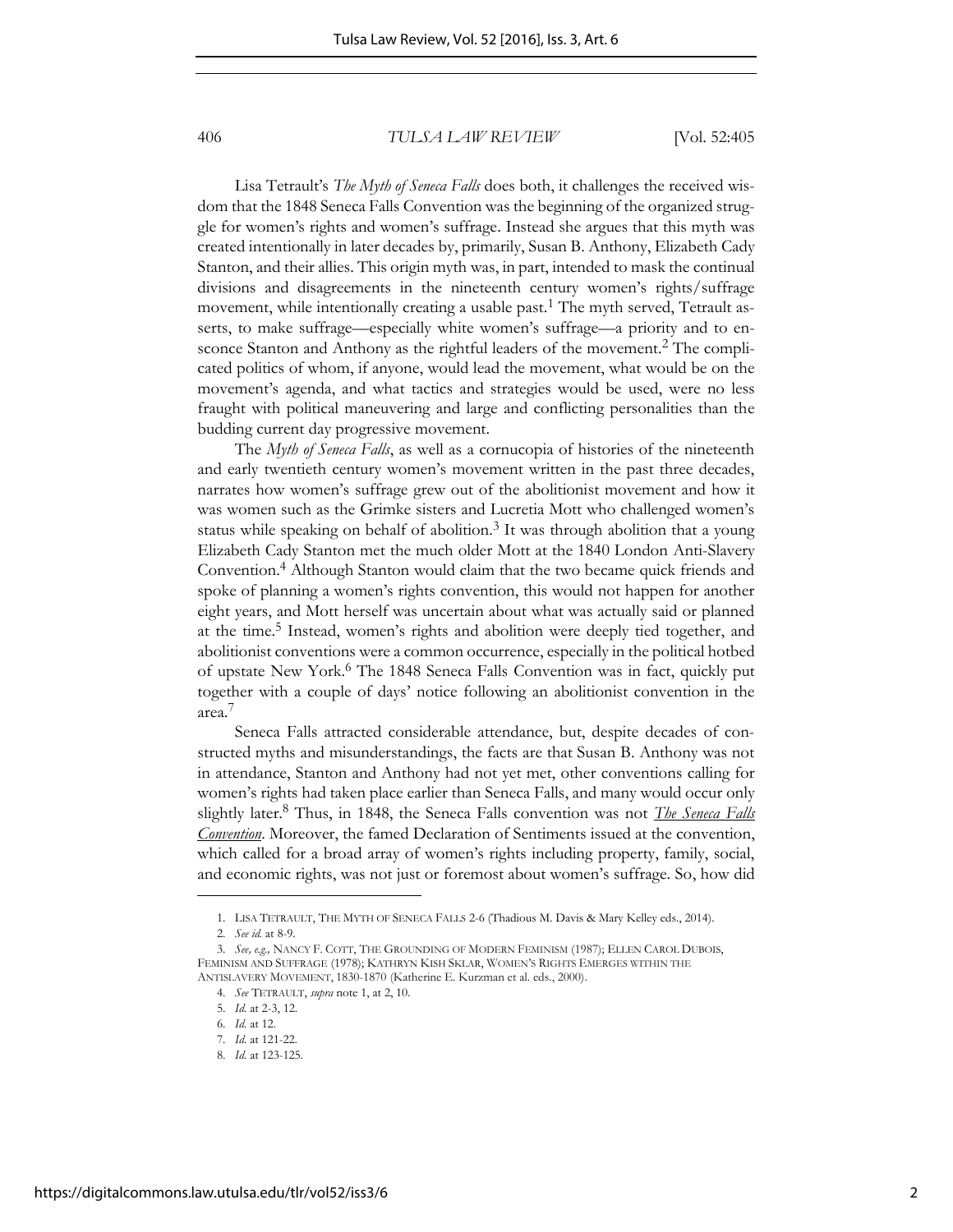2017] *POLITICS AND MYTHOLOGY* 407

Seneca Falls and the Declaration of Sentiments become forever associated with women's suffrage and understood as a groundbreaking and singular event? Tetrault answers this question in a manner both sophisticated and readable.

Tetrault locates her answer in the Post-Civil War period.<sup>9</sup> Historians have long known that women's suffrage and women's full civil and political rights were part of the Post-Civil War debate regarding what full and robust citizenship would consist of for women and African Americans.<sup>10</sup> State after state held constitutional conventions, and women reformers, on a grass roots level, organized, lobbied, and spoke in front of such conventions. Women reformers of all sorts also believed that the yetto-be-completed Fourteenth and Fifteenth Amendments would grant women new rights, which included the right to vote and the right to political equality. Yet, this moment of extraordinary potential evaporated quickly. State after state failed to amend their constitutions to allow for universal male and female suffrage; in fact, to the appall of women's rights reformers, radical republicans—their long-time allies drafted the Fifteenth Amendment such that it only provided for male suffrage. Whether or not women reformers would support these new Amendments tore allies apart. Stanton and Anthony, making bedfellows with white supremacists, refused to support the Amendments, and long-time abolitionists and women's right reformers such as Lucy Stone did.<sup>11</sup> Women's historians have now spent decades puzzling through the problems and meanings of this split within the women's movement.<sup>12</sup> Do we understand Stanton and Anthony's failure to support the Reconstruction Amendments and their alignment with white supremacists to be strategic at a time when radical republicans deserted them, or was it deeper? What can women historians, hoping to create a useable past, do with this troubling aspect of women's history? How can current activists create a women's movement that encompasses and does not eclipse the pressing issues of race discrimination, immigration, and growing inequality?

*The Myth of Seneca Falls* makes clear that the nineteenth century women's movement was chaotic and magnificently vibrant as women of all sorts created their own agendas for women's rights from the conservative Women's Christian Temperance Union to Victoria Hull's free love agenda.<sup>13</sup> We might even imagine this as a type of popular constitutionalism.<sup>14</sup> Yet, from Anthony and Stanton's perspective, in order to be effective, to produce real and permanent gains, and to prevent such promiscuous chaos, they needed to produce and control the narrative that would legitimate their leadership and their strategy for attaining suffrage.<sup>15</sup>

<sup>9.</sup> TETRAULT, *supra* note 1, at 3.

<sup>10.</sup> *See, e.g.*, BARBARA YOUNG WELKE, LAW AND THE BORDERS OF BELONGING IN THE LONG NINETEENTH CENTURY UNITED STATES (Michael Grossberg & Christopher L. Tomlins eds., 2010); Reva B. Siegel, *She the People: The Nineteenth Amendment, Sex Equality, Federalism, and the Family*, 115 HARV. L. REV. 945 (2002).

<sup>11.</sup> TETRAULT, *supra* note 1, at 23-25.

<sup>12.</sup> *See, e.g.*, DUBOIS, *supra* note 3.

<sup>13.</sup> TETRAULT, *supra* note 1, at 47-51, 53-57.

<sup>14.</sup> *See generally* LARRY D. KRAMER, THE PEOPLE THEMSELVES: POPULAR CONSTITUTIONALISM AND JUDICIAL REVIEW (2005) (discussing popular constitutionalism).

<sup>15.</sup> TETRAULT, *supra* note 1, at 46.